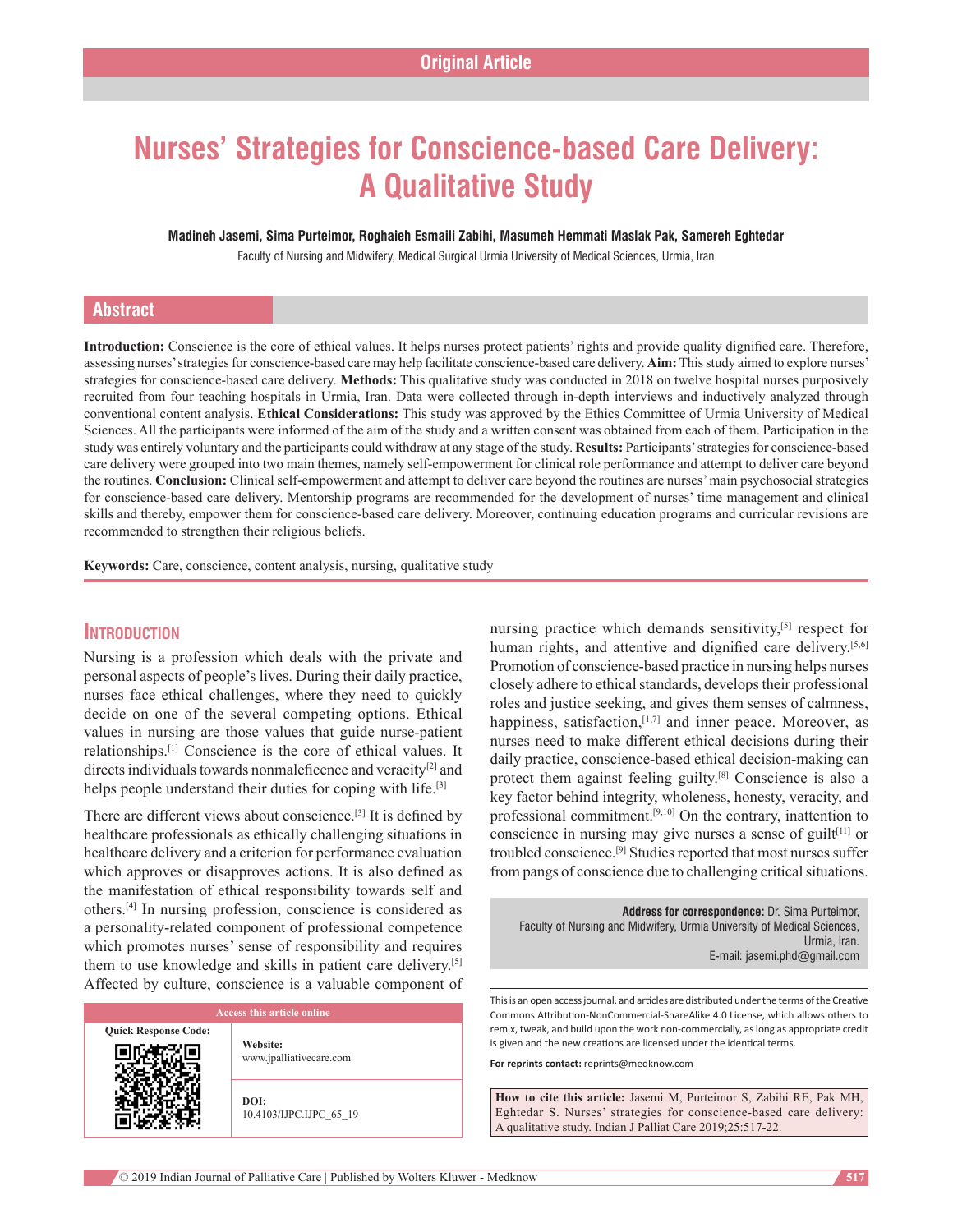When they are providing care to critically-ill patients, they may remember patients to whom they failed to provide adequate care. Such ethical memory may result in self-blaming and pangs of conscience, and thereby, can exert destructive effects on nurses,[11] cause them anxiety and distress, undermine their personal integrity, and eventually require them to leave their profession.

In ethically challenging situations, nurses may use different strategies for self‑protection, professional development, and personal integrity retention.[10] Assessment of these strategies is a prerequisite to the promotion of conscience-based practice, improvement of care quality, reduction of staff turnover rate, and thereby, promotion of public health.[10,12] Yet, most previous studies in this area evaluated the characteristics of conscience in nursing practice or factors affecting conscience-based care delivery and hence, there are limited data about strategies nurses use to deliver conscience-based care.<sup>[13,14]</sup> On the other hand, conscience is formed and affected by sociocultural and religious beliefs $[4,5]$  and hence, nurses in different cultures and societies may use different strategies to deliver conscience-based care.<sup>[14]</sup> Nonetheless, no study had yet evaluated these strategies in Iran. This study was conducted to fill these gaps and provide a deeper insight in this area. The aim of the study was to explore nurses' strategies for conscience-based care delivery.

# **METHODS**

#### **Design**

This qualitative study was conducted in 2018 using content analysis. Content analysis is the subjective interpretation of textual data through data coding and categorization and theme or pattern identification.[12] It includes three main approaches, namely conventional, directed, and summative content analyses. The conventional approach was employed in this study.

## **Participants and setting**

Study setting was the general wards and the critical care units of four teaching hospitals in Urmia, Iran. Study population consisted of all nurses in the study setting. In total, twelve nurses were purposively selected based on the following criteria: Bachelor's degree or higher in nursing, clinical work experience of >1 year, and consent for participation in the study.

#### **Data collection**

The data collection instrument was in-depth unstructured face–to–face interview. Participants were asked questions about their experiences of nursing care delivery. An example of interview questions was, "Based on your experiences, which strategies do you use to deliver conscience‑based care at your workplace?" On average, interviews lasted 45 min (in the range of 30–60). Data collection was continued until data saturation. All interviews were tape-recorded and transcribed word by word.

# **Data analysis**

The data were analyzed via conventional content analysis. Initially, each interview was listened to several times in order to understand its main ideas. Then, meaning units were identified and coded and the codes were categorized based on their similarities. The categories were also compared and combined according to their similarities in order to generate the main themes of the study.

# **Trustworthiness**

Credibility of the findings was ensured through prolonged engagement with the data, member checking, and internal and external peer checking. Moreover, time triangulation, i.e., data collection at different time-points (including the morning, evening, and night work shifts), was employed to ensure dependability. All research-related activities (from data collection to coding and categorization) were discussed with several reviewers who were external to the study and documented in order to maintain confirmability.

## **Ethical considerations**

The Ethics Committee of Urmia University of Medical Sciences, Urmia, Iran, approved this study (approval code: IR.UMSU. REC.242.1397). Participation in the study was voluntary and written consent was obtained from all participants.

# **Results**

Participants were twelve hospital nurses, including three males and nine females. The means of their age and work experience were  $33.63 \pm 4.27$  and  $10.44 \pm 3.76$ , respectively. Ten participants held bachelor's degree and two held master's degree.

Participants' strategies for conscience-based care delivery came into two main themes, namely self-empowerment for clinical role performance and attempt to deliver care beyond the routines. Together with their categories and subcategories, these themes are summarized in Table 1 and are explained in the following.

# **Self‑empowerment for clinical role performance**

Self-empowerment for clinical role performance is a psychosocial strategy for conscience‑based care delivery. In order to deliver conscience-based care, nurses primarily need clinical self‑empowerment. The two main categories of self‑empowerment for clinical role performance are time management and knowledge development.

## *Time management during care delivery*

According to our participants, time limitation is a major barrier to the effective fulfillment of patients' needs. Therefore, they used time management as a basic strategy for professional care delivery. The subcategories of this main category were technical skill development and care organization.

# Technical skill developmen

Most participants noted that when they were novice, their limited technical skills for general and specialized techniques negatively affected their promptitude and hence, faced them with time limitation. Therefore, they primarily attempted to develop their technical skills.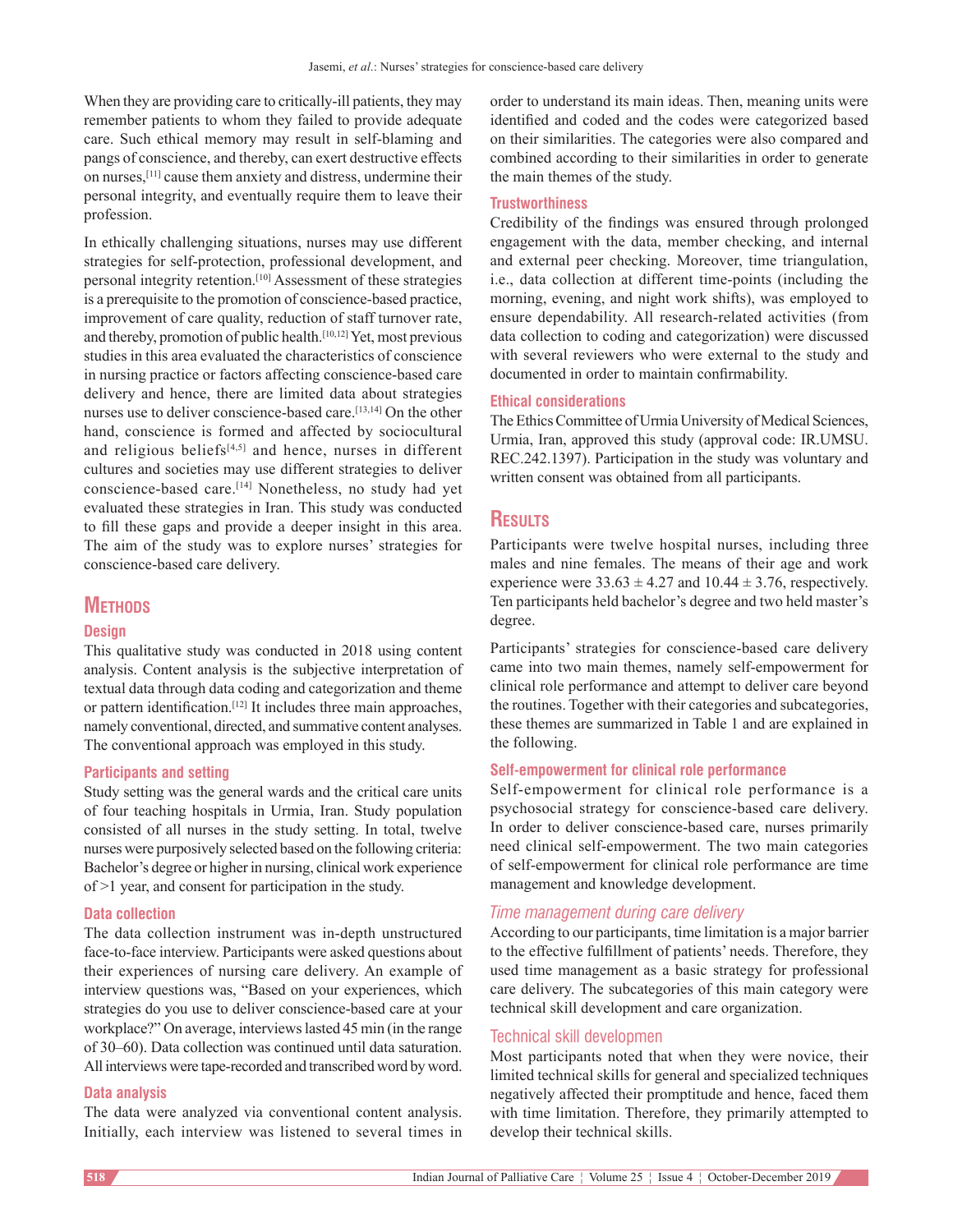| Table 1. Nurses Strategies for Conscience-Dased Care delivery |                                               |                                                             |
|---------------------------------------------------------------|-----------------------------------------------|-------------------------------------------------------------|
| Themes                                                        | <b>Categories</b>                             | <b>Subcategories</b>                                        |
| Self-empowerment<br>for clinical role<br>performance          | Time management during care delivery          | Technical skill development                                 |
|                                                               |                                               | Organization of care measures                               |
|                                                               | Background knowledge development              | Attempt for theoretical learning                            |
|                                                               |                                               | Attempt for practical learning                              |
| Attempt to deliver care<br>beyond the routines                | Exploration for identifying patient problems  | General assessment of patients' conditions                  |
|                                                               |                                               | Development of human relations with patients and colleagues |
|                                                               | Answering the inner calling for care delivery | Attentiveness to beliefs                                    |
|                                                               |                                               | Attempt to find inner peace                                 |

**Table 1: Nurses' strategies for conscience‑based care delivery**

*Previously,I did not have the necessary skillsfor nursing practice and hence,I alwaysfacedwith time limitation. Iwanted to provide holistic care to my patients; but it was very difficult for me. Gradually, I achieved mastery over my work and could perform my routine care‑related tasksmore rapidly. Thereby,I had greater deal of time for better patient care and hence, obtained the ability to deal with other aspects of patient care (P. 8).*

#### Organization of care measures

Another strategy our participants employed for conscience-based care delivery was the organization of care measures which refers to the prioritization of care measures. This strategy not only facilitated their time management, but also enabled them to deliver conscience-based care.

*I gradually learned to organize and prioritize my tasks. I wrote my tasks on a piece of paper and gave high priority to emergency tasks. Instead of performing care‑related tasks at frequent patient visits, I learned to perform all care‑related affairs of a patient at a single visit. Thus, I won more time and attempted to spend it on managing other problems of my patients, particularly managing those which soothed my conscience and calmed me (P. 4).*

## *Background knowledge development*

The second main category of self-empowerment for clinical role performance was background knowledge development. Knowledge development enables nurses to provide safe care and prevents patients from injuries. The two subcategories of this main category were attempt for theoretical learning and attempt for practical learning.

## Attempt for theoretical learning

To develop their background knowledge, our participants attempted to promote their theoretical learning through self-study. This strategy helped them develop their knowledge about patient needs and safe care.

*Initially, I didn't have adequate knowledge about common health problems in this ward and hence, unwanted events sometimes happened for patients. To tell you the truth, I became greatly sad at causing patients unwanted events. Thus, I decided to develop my knowledge in this area and started self‑study about my patients' illnesses. Thereby, I learned many things which improved the quality of my work and prevented my patients from unwanted injuries (P. 7).*

# Attempt for practical learning

Practical learning was another strategy for professional conscience‑based care delivery. To promote their practical learning, our participants attempted to role-model their instructors and colleagues and thereby, learn the principles of professional care delivery.

*One of the nurses in our ward was very excellent at practice. He performed urinary catheterization using sterile technique, accurately established an IV line, changed dressing based on the principles of quality care, and administered patient medications at the proper time. He was a role model for me. I learned most professional skills from him. Although our instructors had taught us many things during our studentship, that colleague greatly influenced my practice (P. 3).*

#### **Attempt to deliver care beyond the routines**

Nurses' primary strategies for conscience-based care delivery empowered them for their clinical roles and promoted their competence in task performance so that they no longer faced with time limitation and had greater amount of time to deal with other aspects of patient care. However, self‑empowerment for clinical role performance did not satisfy nurses' aspiration for conscience-based care delivery because they considered routine care delivery contradictory to conscience-based care delivery and intended to deliver care services beyond the expectations of their organization. Attempt to deliver care beyond the routines was our participants' second main strategy for conscience-based care delivery. This main theme consisted of the two main categories of exploration for identifying patients' problems and answering to the inner calling for care delivery.

# *Exploration for identifying patient problems*

Exploration for identifying patients' problems was one of the strategies used by those nurses who attempted to deliver care beyond the routines and strived for conscience-based care delivery. These nurses attempted to attain these goals through general assessment of patient conditions and development of human relations with patients and colleagues.

#### General assessment of patients' conditions

General assessment of patients' conditions facilitates the identification of their problems and the delivery of conscience-based care. The prerequisites to the accurate assessment of patients' conditions are adequate time management and technical skills.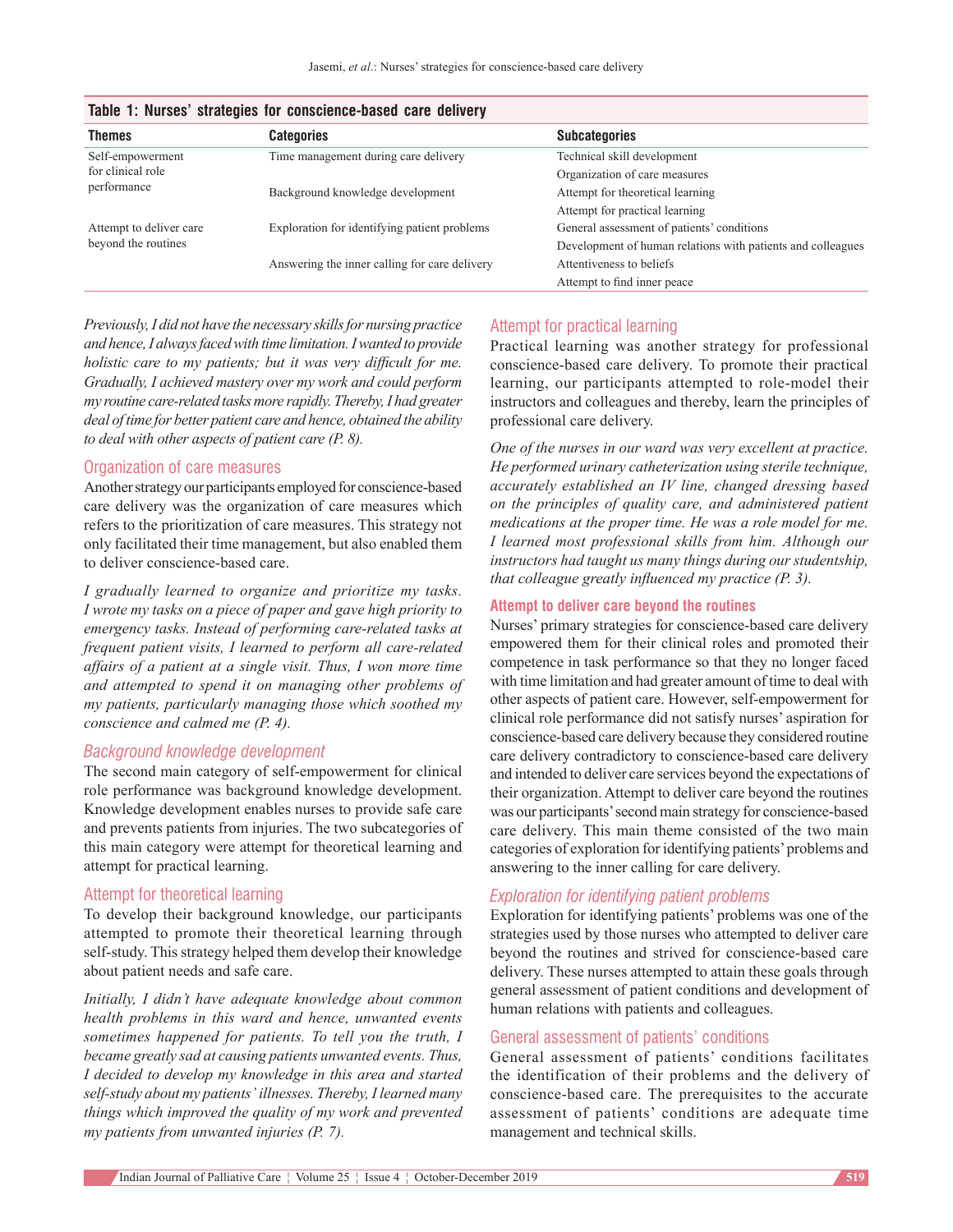*Now, I'm more skillful at my work and have adequate time and hence, completely assess my patients. I check my patients' intravenous lines, oxygenation systems, and dressing, if any. Then, I refer to their medical records and assess their laboratory testresults, electrocardiographs, and medications. Moreover, I check them for potential health‑related and financial problems. I check whether they had bought their medications or whether their companions had taken their blood samples to laboratories. Such assessments help me get ensure that I'm aware of all their problems and can take prompt actions and hence, soothe my conscience (P. 6).*

# Development of human relations with patients and colleagues

Nurses' effective communication with patients and colleagues has key roles in the identification of patients' needs and the delivery of conscience-based care. According to the participants, the necessary skills for such communication are gradually acquired during clinical self‑empowerment.

*I gradually understood the role of communication in identifying patients' problems and calming them and myself. Compared with before, I currently establish more extensive communicationswith patients and their companions and hence, have more information about their problems. When I enterthe ward, I greet my patients and ask them about their conditions and hence, acquire valuable information about their conditions just in several minutes. This practice helps me very much in care delivery and calms patients.It also gives me betterfeelings and soothes my conscience because it ensures me that I haven't missed any care‑related item (P. 11).*

Accurate identification of patients' problems necessitates effective communication not only with patients, but also with all healthcare providers, so that some participants referred to conscience-based care delivery as a team-based activity.

*Fulfillment of patients' needs and quality patient care delivery require effective teamwork. I need to establish relationships with physicians and their interns and residents as well as with other nurses in the ward in order to acquire adequate information about patients' problems. Close interdisciplinary collaboration helpsidentify all problems of patients, promotes our promptitude, and helps us have greater amount of time for patients (P. 10).*

# *Answering the inner calling for care delivery*

Another main category of the strategies for conscience-based care delivery was to answer the inner calling. By the inner calling, we mean the voice of conscience which draws nurses' attention to all patients' needs and directs them toward quality conscience-based care delivery. The two subcategories of this main category were attentiveness to beliefs and attempt to find inner peace.

## Attentiveness to beliefs

Religious, ethical, and professional beliefs have significant roles in nurses' attentiveness to patients' problems and care quality. Yet, our participants noted that early in their entrance to the profession, they had been inattentive to their beliefs and had been unable to practice based on them.

*In the early days of my clinical practice, I knew that inattentiveness to patients' non‑clinical needs was unethical and liked to pay more attention to them. However, time limitation required me to mainly focus on my direct clinical tasks. At those days, my care was mainly task‑oriented (P. 8).*

However, after self-empowerment for clinical role performance and developing a care delivery beyond the routines viewpoint, participants were able to place greater importance to their beliefs and consider them in care delivery.

*My beliefs were among the most important factors behind the quality of my care services and my attentiveness to patients' needs. I gradually developed greater competence in my work and hence, could perform my routine tasks more rapidly. At that time, I considered it unethical to sit and take rest after finishing my routine tasks while my patients were not in a state of adequate comfort. It gave me pangs of conscience. Therefore, I referred to patients and attempted to fulfill their other needs, including psychological or financial needs, as much as I could. It gave me a good feeling. I assessed them more and more to identify and fulfill their other needs. We need to consider conscience at work. Hospitalized patients need care and have nobody other than us to fulfill their needs. I have had these beliefs from the very beginning of my clinical practice. However, those days, I did not have adequate time to act based on my beliefs (P. 9).*

# Attempt to find inner peace

Attempt to find inner peace was an effective strategy to answer the inner calling for conscience-based care delivery. Our participants noted that they earnestly strived to find inner peace and alleviate their pangs of conscience caused by their previous inability to answer their inner calling due to time limitation.

*At the beginning of my clinical practice, my workload was heavy and I did not have adequate time. Therefore, I felt pangs of conscience when I defaulted on patient care. However, after I gradually become more and more skillful, pangs of conscience no longer allowed me to default on patient care. Alleviating such pangs of conscience and its associated calmness were the main reasons behind my attemptsfor ethical care delivery (P. 6).*

# **Discussion**

This study sought to explore nurses' strategies for conscience-based care delivery. Findings revealed self-empowerment for clinical role performance and attempt to deliver care beyond the routines as nurses' main strategies for conscience-based care delivery.

Time management was one of the strategies employed by our participants for clinical self-empowerment. Time management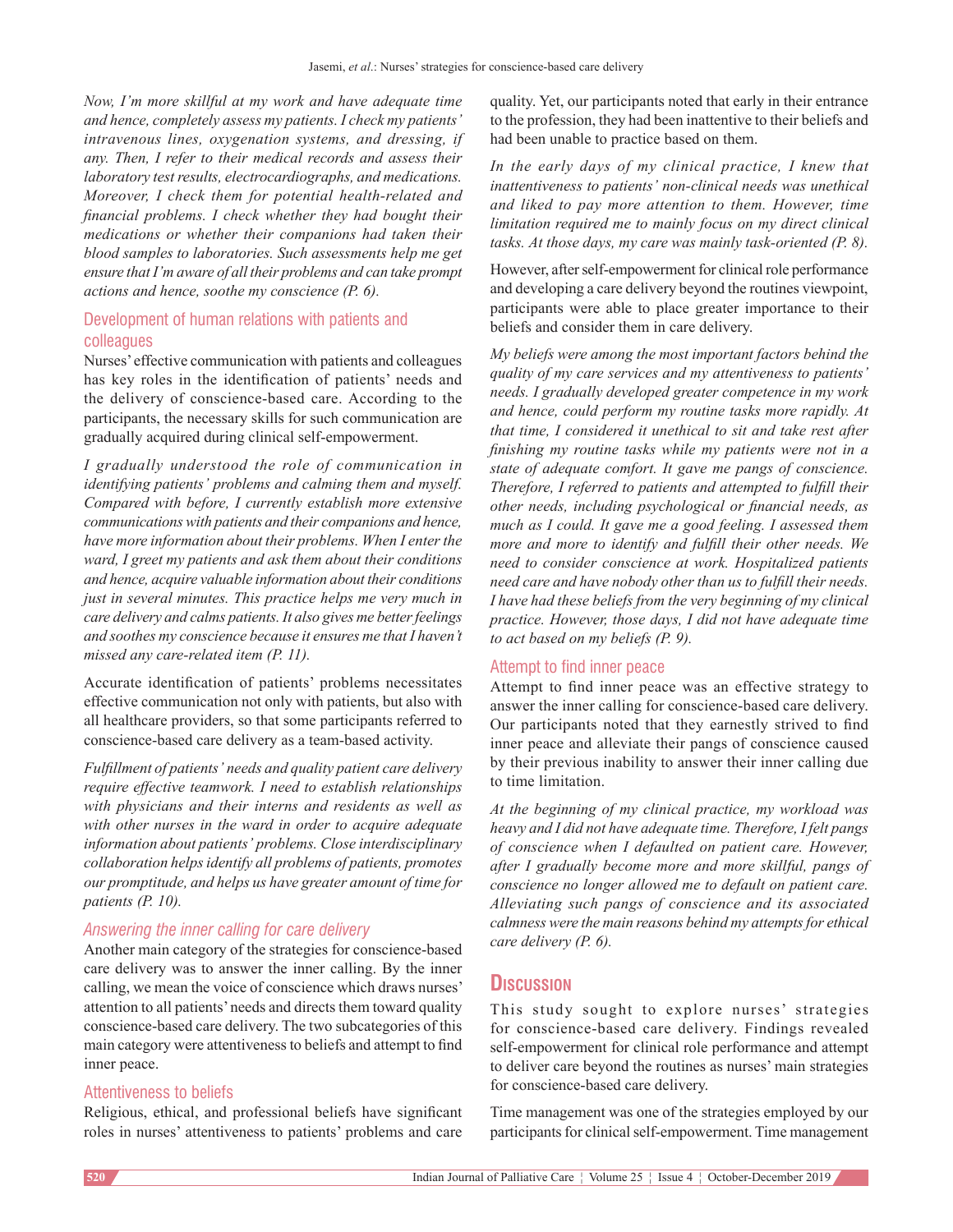helps nurses have greater amount of time for attending to patients' different needs and delivering conscience-based care. Our participants attempted to manage their time through developing their technical skills. Benner also highlighted the significant role of effective time management in the effective fulfillment of patients' needs and introduced it as a strategy employed by competent nurses.[15,16] Development of technical skills is an essential strategy for effective time management and an absolute prerequisite for effective need fulfillment and conscience-based care delivery.<sup>[17-19]</sup> Another strategy our participants employed for time management was care organization. Similarly, an earlier study reported task organization as a key factor behind effective time management and quality need-based care delivery.<sup>[20]</sup>

Study findings also revealed knowledge development as another strategy for clinical self-empowerment and conscience-based care delivery. Adequate professional knowledge helps nurses identify patients' needs and develop and implement plans for holistic and conscience-based care.<sup>[21]</sup> Two earlier studies also reported that knowledge development improves nurses' understanding of patients and their needs, $[22,23]$  facilitates conscience-based care delivery, and enhances the quality of care.[22] Benner also introduced knowledge development as a strategy to achieve professional competence.<sup>[24]</sup>

Our participants also attempted to develop their theoretical and practical knowledge through self‑study, asking questions from their colleagues, observing their practice, and role‑modeling them. Similarly, previous studies reported self‑study, asking questions from peers, observation of peer practice, and role‑modeling as strategies for knowledge development and clinical empowerment.[25‑27] Peer mentorship and role‑modeling were also reported as effective strategies for understanding patients and their needs and improving care quality.<sup>[28]</sup> Mentorship and preceptorship can facilitate clinical learning and conscience‑based care delivery.

Attempt to deliver care beyond the routines was the other main theme of the study or main strategy for conscience-based care delivery. Exploration for identifying patients' problems was one our participants' strategies for delivering care beyond the routines. They attempted to develop their communication skills in order to establish more effective communications with their patients and colleagues and thereby, identify their patients' needs and problems. Similarly, previous studies reported communication skill development as the most important strategy for collecting patient-related data, identifying patients' needs and problems,  $[6,29-31]$  and delivering conscience-based care.  $[6,28]$ Another strategy used by our participants to explore and identify patients' needs was general assessment of patients' conditions. Different nursing scholars and researchers have introduced patient assessment as the key step to the identification of patients' needs and problems and the development and delivery of holistic conscience-based care.<sup>[4,29,32]</sup>

Answering the inner calling for care delivery was the other strategy used by our participants for the delivery of care beyond the routines. Previous studies also reported that without considering religious beliefs and inner calling, conscience-based care delivery would be impossible.<sup>[32,33]</sup> Religious, ethical, and professional beliefs direct nurses towards more proper identification of patients' needs, empower them for conscience-based care,<sup>[34]</sup> promote their professional practice, and strengthen their motivation for quality care delivery.<sup>[10]</sup> Our participants also highlighted that attentiveness to their own beliefs during patient care not only alleviated their pangs of conscience, but also calmed them. Similarly, a former study reported that nurses' beliefs give them greater pleasure at fulfilling patients' needs and hence, are a significant factor behind their greater attention to patients' needs and their intention to deliver conscience-based care.<sup>[29]</sup>

# **Conclusion**

This study indicates clinical self-empowerment (through time management and knowledge development) and attempt to deliver care beyond the routines (through careful patient assessment and need identification) as the main strategies for conscience-based care delivery. Therefore, strategies such as mentorship programs are needed to develop time management, interpersonal communication, patient assessment, and clinical task performance skills, particularly among novice and beginner nurses. Moreover, given the role of nurses' religious beliefs in conscience-based care delivery, continuing education programs are recommended to strengthen and enrich nurses' religious beliefs. Major revisions to nursing curricula are also necessary to improve nursing students' professional skills and strengthen their beliefs.

#### **Acknowledgement**

This article was part of a research project approved and financially supported by Urmia University of Medical Sciences, Urmia, Iran. Hereby, we would like to thank this university for its financial support as well as all nurses who shared their experiences about Strategies for Conscience based Care Delivery.

# **Financial support and sponsorship**

This study was supported by a research grant from Urmia University of Medical Sciences, Iran.

#### **Conflicts of interest**

There are no conflicts of interest.

#### **References**

- 1. Johnston MJ. Bioethics: A Nursing Perspective. 4<sup>th</sup> ed. London: Churchill Livingstone; 2006.
- 2. Burkhardt MA, Nathaniel AK. Ethics Issues in Contemporary Nursing. London: Delmar Cengage Learning; 2008.
- 3. Aldén M. Conscience and Lack of Conscience. Swedish: Lund University; 2002.
- 4. Memarian R, Salsali M, Vaaki Z, Ahmadi F, Hajizade A. Effective factors in the process of achieving clinical competency. Sci J Zanjan Univ Med Sci 2007;14:40‑9.
- 5. Dahlqvist V, Eriksson S, Glasberg AL, Lindahl E, Lützén K, Strandberg G. Development of the perceptions of conscience questionnaire. Nurs Ethics 2007;14:181-93.